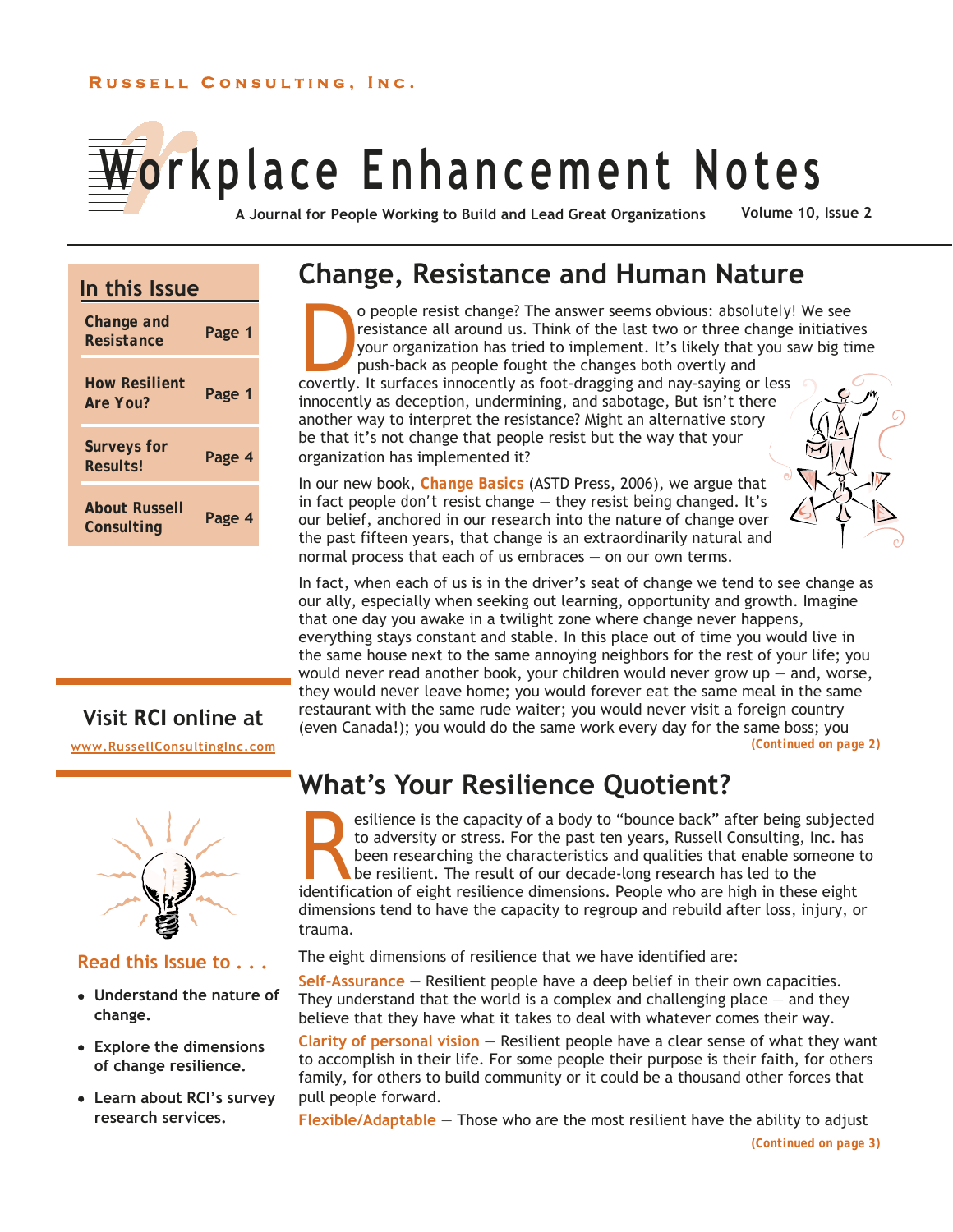# **Change and Human Nature, continued from page 1**

would never marry — or ever divorce; you would never again experience wonder, joy or awe! We think that you'll agree this isn't the way that most of us want to live our lives.

From our experience working with individuals, teams, and organizations going through change, we've found that it's not that people naturally resist change, it's that organizations just aren't very good at implementing it. In *Change Basics* we make the case that organizational leaders must view change in a profoundly different way. When leaders understand that self-directed change is something that humans naturally strive for and that resistance, when it surfaces, is evidence that people see the change as something being "done" to them, leaders approach the task of introducing change in a profoundly different way. Since people resist *being* changed, smart leaders find ways to tap into people's natural inclination toward change. They work hard to put those affected by a change in *charge* of the change. Using the metaphor that likens introducing a change to going for a ride in an automobile, people tend to embrace

changes where they have a hand on the steering wheel  $-$  or at least a map of the territory ahead. People will tend to resist change when they feel "locked in the trunk," feeling powerless and victimized by the change.

**Create a Felt Need — A Sense of Urgency!** So, how do smart leaders get people out of the trunk and into or close to the driver's seat? How can they introduce change such that people are more likely to embrace a change rather than resist it? In our book *Change Basics* we offer a simple fourphase process. The first phase is simply *creating a felt need* for change  $-$  a sense of urgency. Since merely pushing people into a change leads to resistance, effective change leaders work hard at building a deep and pervasive



awareness of *why* the organization needs to change. This involves immersing people in data about the current environment and helping people see the need to change and the consequences of *not* changing.

**Introduce Solutions.** Once people are awake to the need for change, the next phase is *introducing solutions* — proposing ideas that *solve* the challenges that have led to the sense of urgency. Effective change leaders, however, recognize that introducing the change involves far more than simply sharing and selling their vision. Introducing solutions involves engaging those who need to change in actually challenging the proposed change and encouraging them to offer their own solutions. Despite what change leaders do there will always be some level of resistance — rooted in perceived losses, mistrust, anxiety about the future, concerns about competence, and so forth  $$ but by inviting people to make the change their own, by asking them to move closer to the driver's seat, resistance will inevitably be lower.

**Revise the Change Vision and Plan.** Once people step up to the invitation to help create the change, the next phase for introducing change, *integrating ideas and revising the change,* naturally falls into place. In this phase people have made an emotional commitment to help make the change work and change leaders shift their focus from selling the need for change and introducing the new ideas to encouraging people to discover and invent creative solutions. Change leaders are most helpful in this phase by being flexible and open to the new ideas that people offer and then integrating these new ideas into the evolving change vision.

*(Continued on page 3)* 

**The greatest glory of living lies not in never falling . . . but in** *rising* **every time you fall.** 

**— Nelson Mandela, first President of the post-apartheid Republic of South Africa**

**People don't resist change . . . They resist** *BEING*  **changed!** 

**People embrace and thrive upon change when the change is on their own terms**.

#### *Call Russell Consulting today to explore how we can help you guide your organization through change. We wrote the book on it!*

(608) 274-4482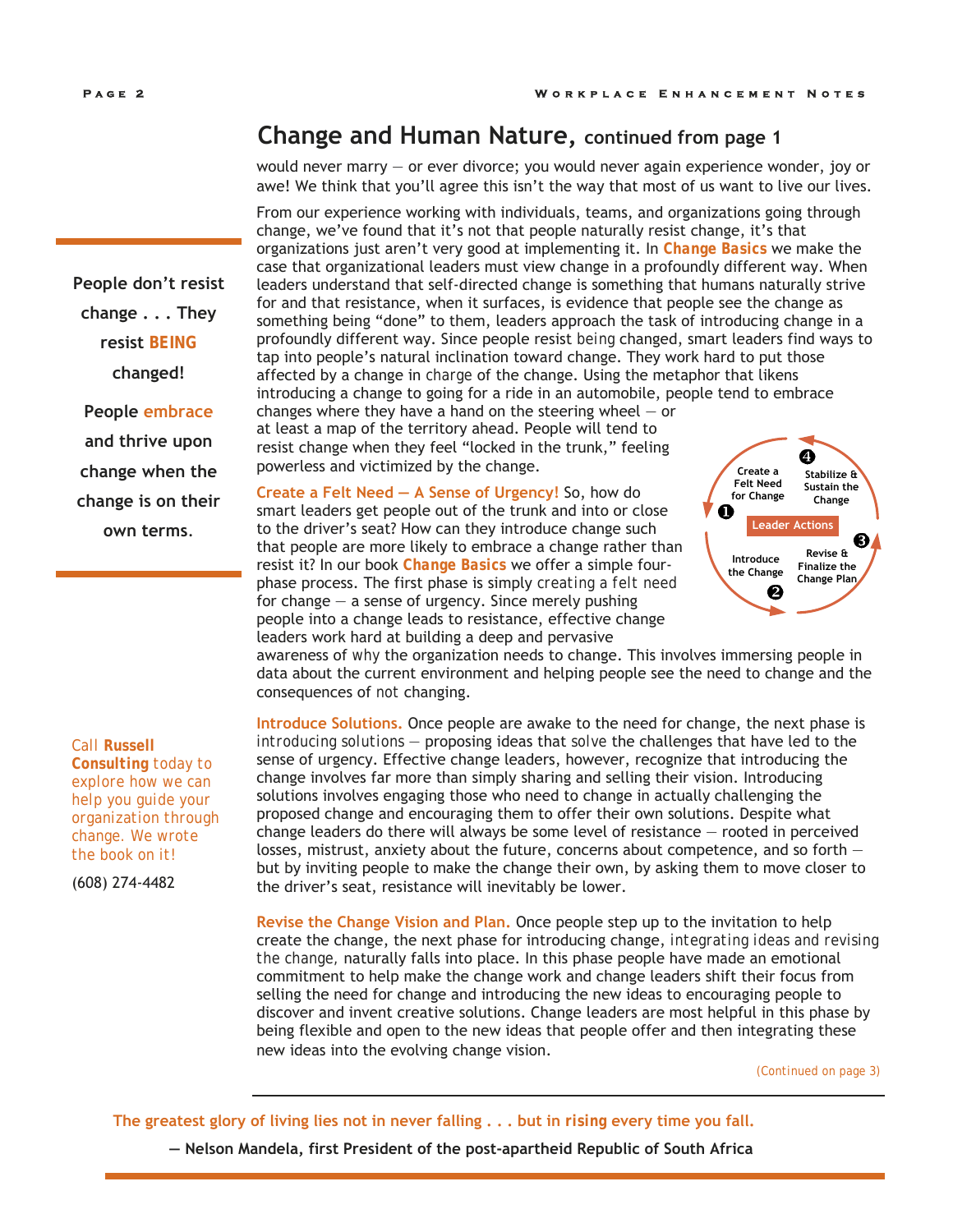# **Change and Human Nature, continued from page 2**

**Stabilize and Reinforce the Change.** The final phase of introducing change is one that, unfortunately, too many change leaders neglect. They do so at their peril. All of the energy invested in tearing down the old reality and inventing/creating a new one will be for naught unless people at every level of the organization *stabilize and reinforce* the new ideas, behaviors, and outcomes. As the field of operant conditioning clearly tells us, any new behavior that isn't reinforced tends to disappear, with individuals and the entire system reverting to the old behaviors. In this, the final phase of our model, the primary task of the leader is to ensure that the organization's infrastructure — its goal setting, performance management, measurements and accountabilities, reward systems, and so forth — explicitly reinforces the new ways of thinking and behaving.

**Got Change? Who Ya Gonna Call? RCI — We Wrote the Book on It!** Are you interested in knowing more about how to tap into the change-oriented potential of your organization? Are you tired of fighting resistance at every turn? We can help  $-$  we wrote the book on it! Contact Russell Consulting, Inc. to find out more about our model for leading change, our latest book *Change Basics*, and to enlist our help in navigating the challenges of change.

**Too often, change leaders fail to do simple things to reinforce and stabilize the change.**

You can order our book, *Change Basics*, by visiting RCI's **Online Store**. Check out our website, an outline of our book, and our Online Store here: **www.RussellConsultingInc.com.**

# **What's Your Resilience Quotient?, continued from page 1**

their actions and behaviors to changing circumstances. They pursue their personal vision in ways that accommodate and respond to the realities of their world.

**Organized** — Resilient people create the level of structure and stability that they need to create order and focus. They set realistic goals and find personal strategies that enable them to cope with the challenges that they face.

**Problem Solver** — Thinking critically and reflectively, understanding root cause, anticipating setbacks, collaborating with others, and viewing failures as opportunities for learning, growth and inspiration are all qualities that resilient people bring to help confront their challenges.

**Interpersonal Competence** — This dimension involves demonstrating empathy for others, laughing at oneself, seeking out other's perspectives, and displaying emotional intelligence.

**Socially Connected** — Those who are the most resilient tend to have strong social connections with others. They do this by reaching out to others, building bridges and alliances, discovering common ground, and contributing to the common welfare.

**Proactive** — Resilient people focus on what *they* can do to effectively engage the world. Rather than focusing on what others have done to them, they focus on specific actions that they can take to confront whatever challenge lies before them.

## **Assessing Your Resilience**

We have developed the Resilience Quotient to help individuals and organizations assess their resilience capacities in these eight dimensions. Each person who completes an RQ is able to plot their RQ scores on a radar chart to graphically display all eight RQ dimensions.

For more information on our **Resilience Quotient** and to receive a free copy for your personal use, e-mail us at **RCI@RussellConsultingInc.com**, visit RCI Online at **www.RussellConsultingInc.com** (click on *Leading Change* in the menu bar at the left side of our home page) or call us at 608.274.4482. We look forward to hearing from you.





*For information on becoming a licensed user or distributor of our Resilience Quotient,* 

*Call Russell Consulting* 

**(608) 274-4482**